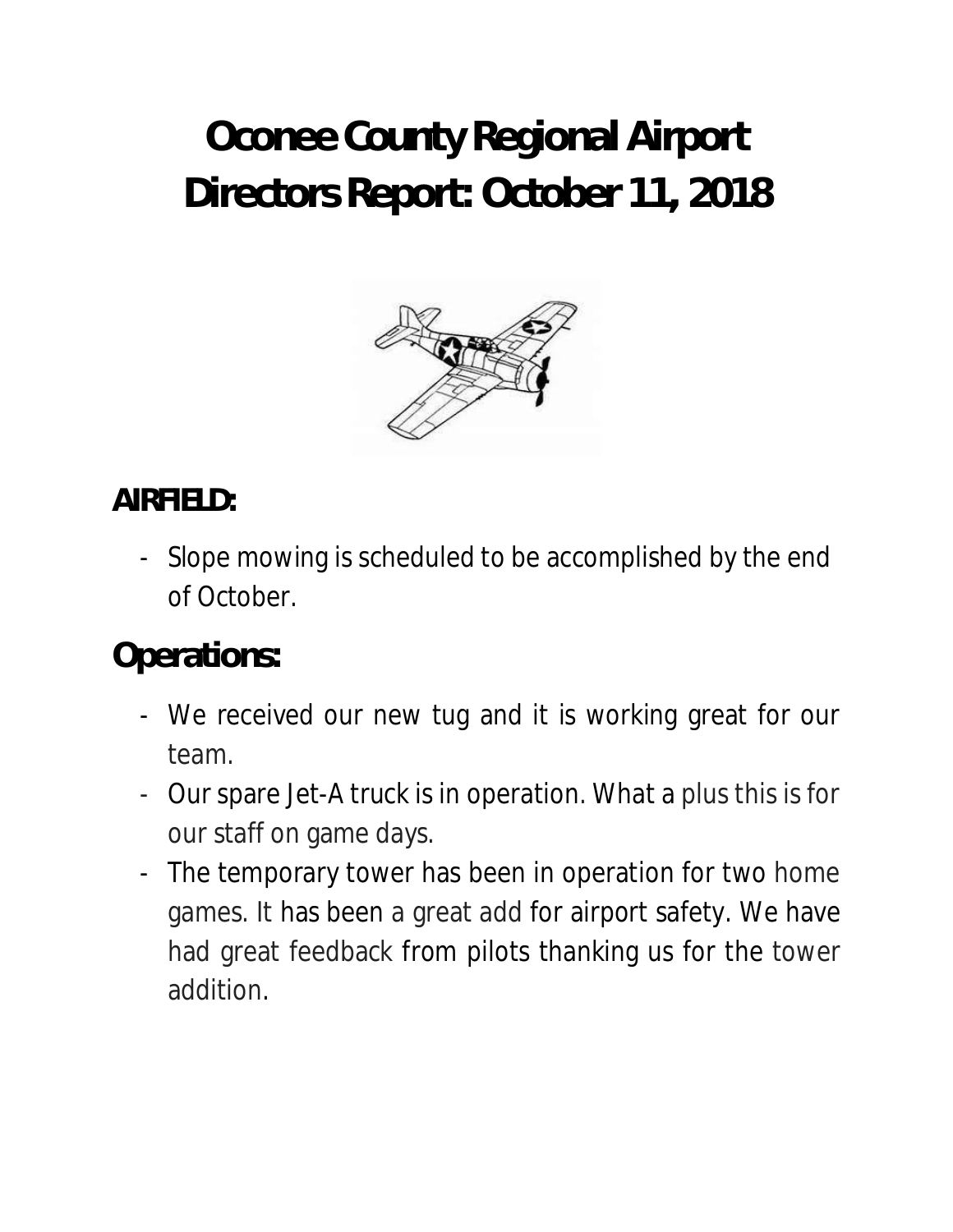- The event fee change we decided on has been very well received and we saw an increase in fuel sales because of this new option.
- The shuttle service is working well. The majority of our guests are using this service.

## **SAFETY/SECURITY:**

- As discussed in the last meeting, we had a fence company look at our main gate. The gate has been enhanced This and fixed - with new loops installed.
- We had our annual fire inspection. A few issues were mentioned. We are in the process of addressing these items.

## **FBO FINANCIALS:**

- See attached

# **CAPITAL PROJECTS:**

- The design process is moving along. WK Dickson has started the process of our ramp expansion. Surveying is complete and the soil borings took place last week. This data will be collected and then the design will actually get underway.